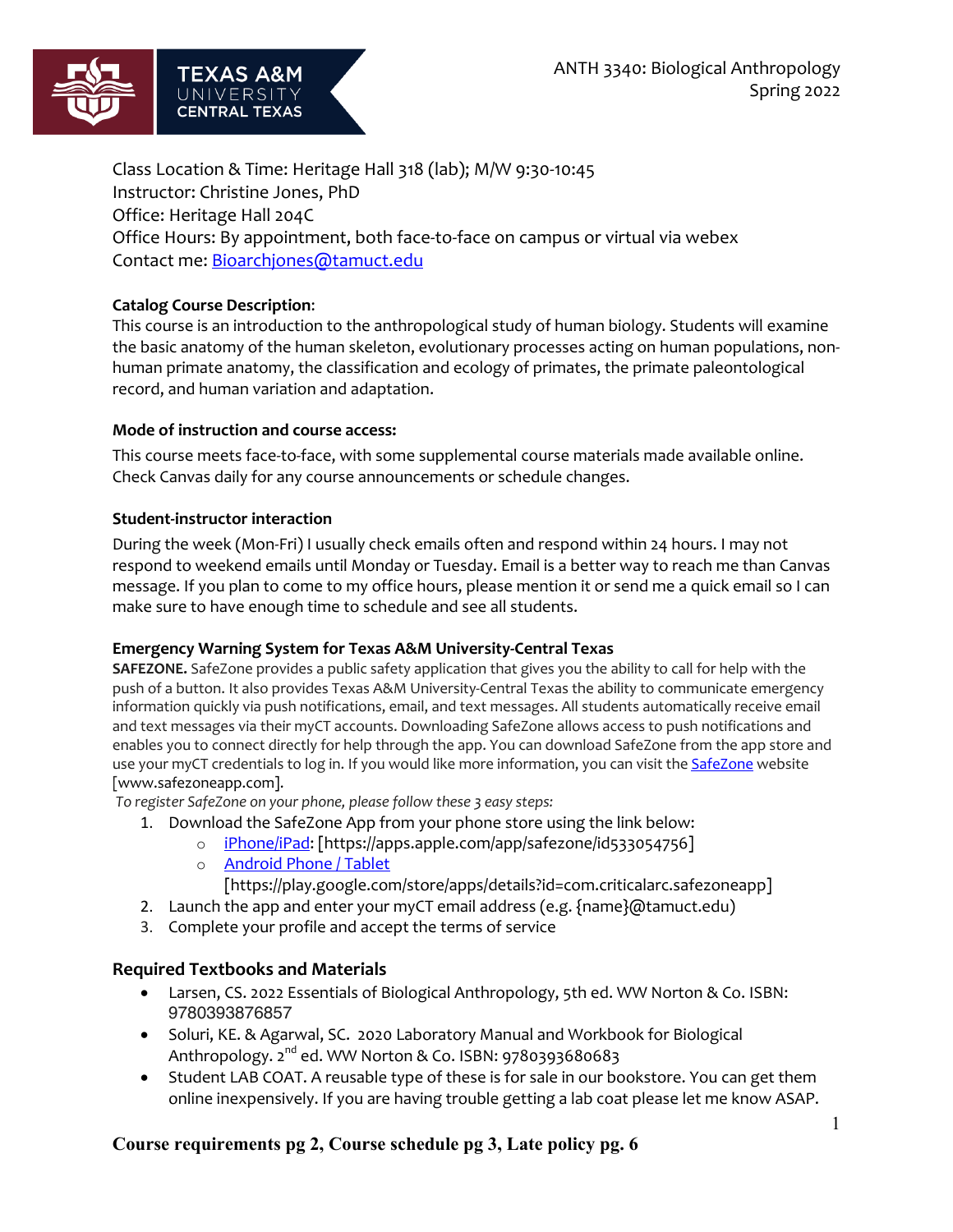# **Student Learning Objectives**

Students will learn:

- Basic anatomy of the human species
- Non-human primate anatomy, classification and ecology
- How primatology informs our understanding of the human species
- Evolutionary processes acting on human populations through time
- How the fossil record contributes to our understanding of human evolution
- Human variation and adaptation

# **Course requirements**

- 1. **Lab Safety: Students must complete the "Lab Safety Module" on Canvas, including the Lab Safety Quiz. Safety equipment locations will be demonstrated in class. After taking the module, students must turn in a hard copy of the Safety Agreement no later than the second day of class, Monday. Jan 24.** Failure to complete the module or turn in the safety agreement will result in the student not being able to enter the lab.
- 2. **Reading assignments**: Readings from the textbook are listed in the course schedule below.
- 3. **Exams (200 pts each)**: There will be two exams that are mostly multiple choice but may contain a combination of multiple choice, fill in the blank or short answer style questions. Exams will cover textbook readings, films and assignments and are not cumulative. Study sheets will be provided for each exam.
- 4. **Lab Assignments (25 pts each)—due same day as lab:** Throughout the class we will be working on short lab assignments using your lab workbook in order to reinforce the concepts for each section. The dates of the labs are scheduled on the course schedule and are meant to be completed and turned in at the end of each lab day. You will need your lab workbook to complete these labs, but any other materials will be provided to you. Copies of lab assignments will be made available so students who have rented or wish to resell the workbook can do so.

# 5. **Quizzes (25 pts each)-- due Sundays at 11:59 PM**

Students will complete weekly chapter quizzes on Canvas worth 25 points each. Reading quizzes are open book/ open notes and a student has multiple attempts to complete each quiz. Suggested due dates are provided so that students can remain on track with the material for each week, but students will be able to complete quizzes through the end of the semester at any time without a point deduction. Students should make sure to complete all quizzes before they close on May 13th at 11:59pm.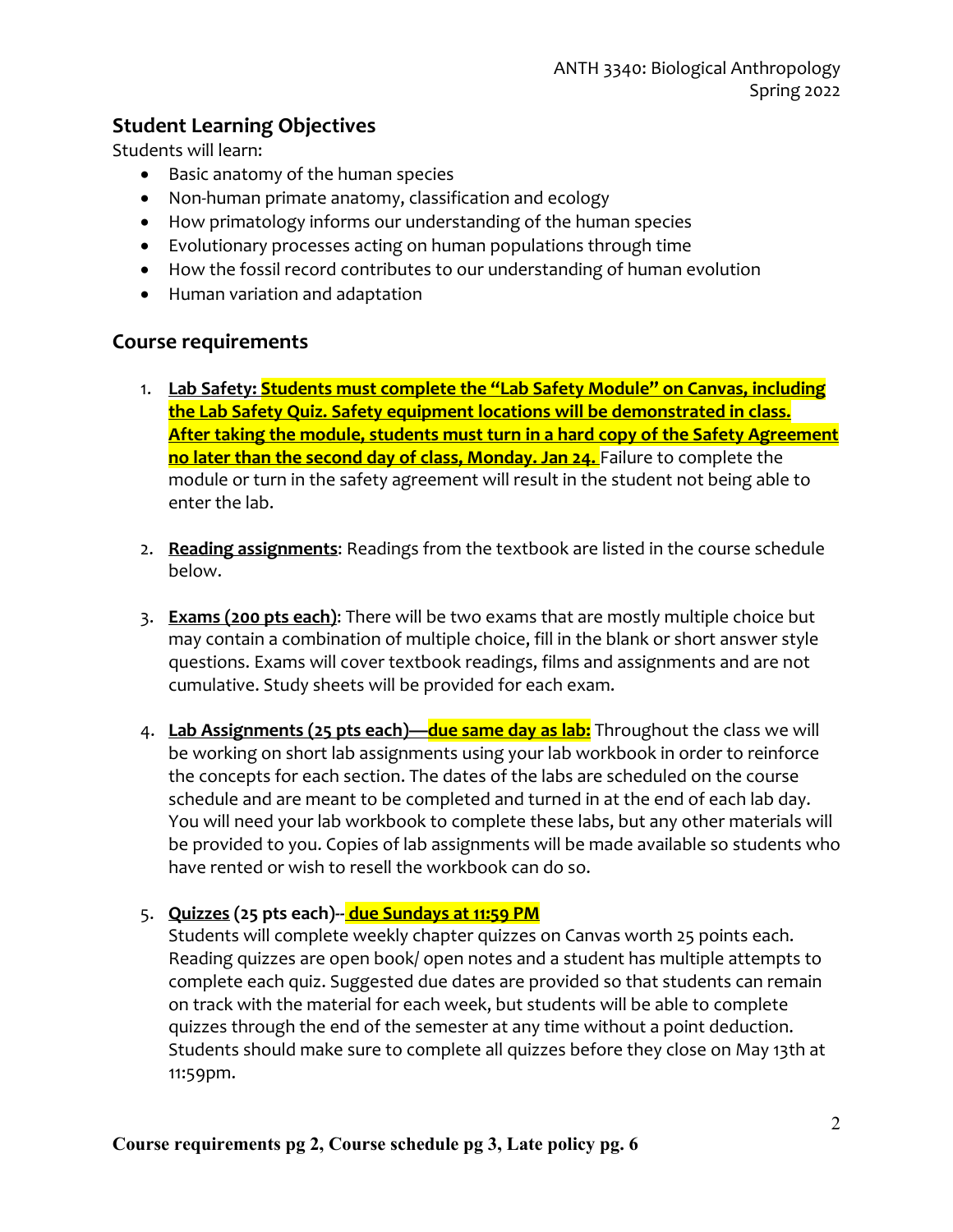| <b>Coursework</b>                           | <b>Points</b> |
|---------------------------------------------|---------------|
| Exams $(2 \text{ @ } 200 \text{ pts each})$ | 400           |
| Labs (12 $(0, 25$ pts each)                 | 300           |
| Quizzes (12 @25 pts each)                   | 300           |
| Total:                                      | 1000          |

| <b>Points</b> | ℀            | Grade |
|---------------|--------------|-------|
| $900 - 1000$  | $90 - 100\%$ | A     |
| $800 - 899$   | $80 - 89%$   | B     |
| $700 - 799$   | $70 - 79%$   | C     |
| $600 - 699$   | $60 - 69%$   | D     |
| $0 - 599$     | $0 - 59%$    |       |

**Grade posting**: All grades will be posted online; it usually takes about 1 week for me to grade your work. Be assured that I am grading your work as fast as I possibly can.

# **COURSE SCHEDULE . Days we have in-class labs are highlighted. Lab days may be subject to rescheduling with advanced notice (check Canvas announcements regularly).**

# **Week 1. What is Biological Anthropology?**

**Jan 17 M**: MLK Jr. Day NO CLASS **Jan 19 W:** Syllabus review; History of Evolutionary thought

- **Complete Lab safety quiz!**
- **Take Quiz:** Chapter 1 (This one is for practice only)

**Readings from textbook:** Ch. 1

**Readings from workbook:** Lab 1

# **Week 2. Principles of Evolution**

**Jan 24 M**: Intro to the Principles of Evolution, **LAB 1: Scientific method Jan 26 W:** Genetics 1

• **Take Quiz:** Chapter 2 **Readings from textbook:** Ch. 2 **Readings from workbook:** Lab 2

# **Week 3. Cellular and Mendelian genetics Jan 31 M**: Genetics 2**; LAB 3: Inheritance Feb 2 W**: Modern synthesis & Forces of Evolution

• **Take Quiz:** Chapter 3 **Readings from textbook:** Ch. 3, Ch. 4 to pg 80 **Readings from workbook:** Lab 3

# **Week 4. Forces of Evolution & Human Variation**

# **Feb 7 M: LAB 4: Forces of evolution**

**Feb 9 W:** Human variation

• **Take Quiz:** Chapter 4 **Readings from textbook:** Finish Ch. 4, Ch. 5 **Readings from workbook:** Lab 4 and 8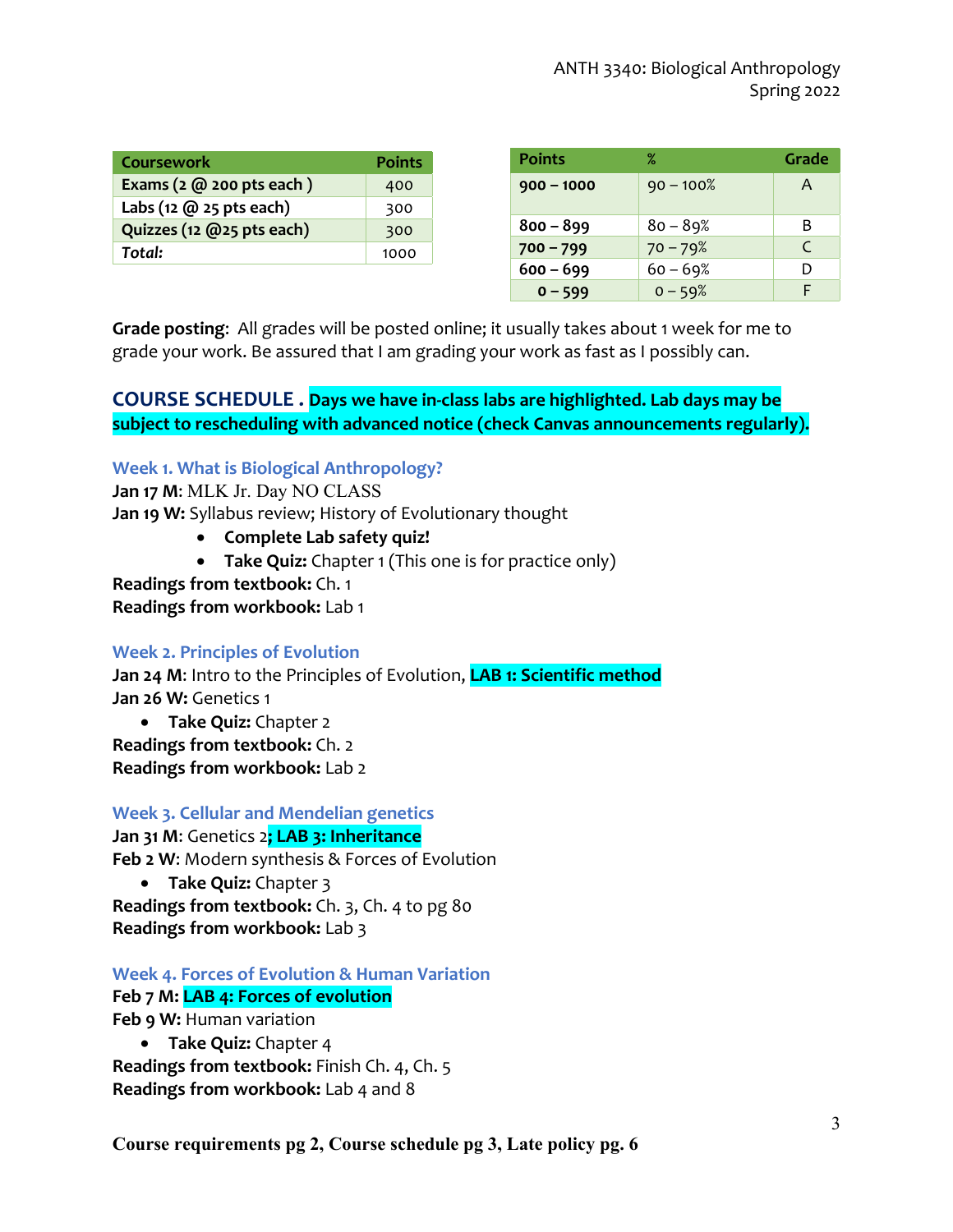**Week 5. The skeleton & Intro to nonhuman primates**

**Feb 14 M**: **LAB 6: Bones of the skeleton**

**Feb 16 W:** Nonhuman primates

• **Take Quiz:** Chapter 5

**Readings from textbook:** Finish Ch. 5, Ch. 6 to pg. 148 **Readings from workbook:** Lab 5 and 6

#### **Week 6. Primates I**

**Feb 21 M**: Survey of primates, **LAB 9: Classification Feb 23 W: LAB 10: Living primates** • **Take Quiz:** Chapter 6 **Readings from textbook:** Finish Ch. 6

**Readings from workbook:** Lab 9

#### **Week 7. Primates II**

**Feb 28 M:** Living primates: anthropoids **Mar 2 W:** Primate ecology & sociality**, Lab 11: Primate behavior**

• **Take Quiz:** Chapter 7 **Readings from textbook:** Ch. 7 **Readings from workbook:** Lab 10 and 11

# **Week 8. Midterm exam**

**Midterm exam covers textbook chapters 1-7 Mar 7 M: LAB 12: Comparative primate anatomy**; Study session/Review **Mar 9 W: MIDTERM EXAM Readings from textbook:** Review early readings to prepare for exam **Readings from workbook:** Lab 12

**Spring Break Week of March 14- March 18**

#### **Week 9. Fossil evidence**

**Mar 21 M:** Fossil evidence **Mar 23 W: NO CLASS TODAY.** Dating and Chronology LECTURE POSTED ONLINE • **Take Quiz:** Chapter 8 **Readings from textbook:** Ch. 8, start Ch. 9

**Readings from workbook:** Lab 13

#### **Week 10. Primate Evolution**

**Mar 28 M:** Primate evolution **Mar 30 W**: **LAB 13: Early primate evolution**

• **Take Quiz:** Chapter 9 **Readings from textbook**: Finish ch. 9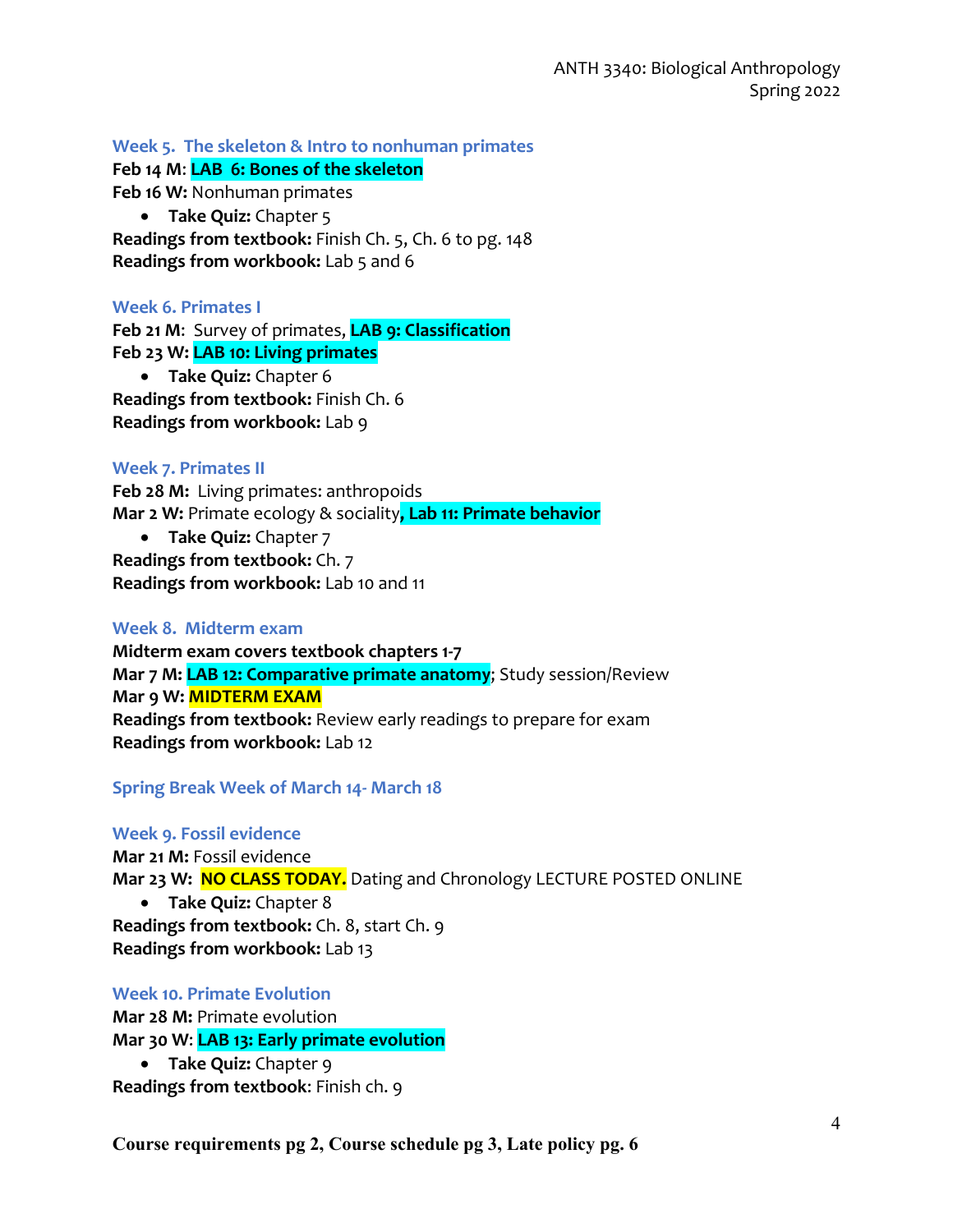**Readings from workbook:** Lab 13 **Week 11. Human lineage and Australopithecines Apr 4 M**: Australopithecines **Apr 6 W:** Australopithecines cont'd; **LAB 14: Identifying Human lineage** • **Take Quiz:** Chapter 10

**Readings from textbook:** Ch. 10, Ch. 11 to pg 289 **Readings from workbook:** Lab 14

#### **Week 12: Intro to Genus Homo**

**Apr 11 M:** Intro to Genus *Homo* **Apr 13 W : LAB 15: Australopithecines and early genus** *Homo* • **Take Quiz:** Chapter 11 **Readings from textbook:** Finish Ch. 11, Ch. 12 to pg 314 **Readings from workbook:** Lab 15

#### **Week 13: Homo erectus and dispersal**

**Apr 18 M:** Genus *Homo, Homo habilis II* **Apr 20 W**: *Homo erectus* & dispersal

• *No Quiz this week, or take Quiz 12 early* **Readings from textbook:** Ch. 12 **Readings from workbook:** Start Lab 16

**Week 14: Neandertals and Middle Pleistocene Homo Apr 25 M:** Middle Pleistocene *Homo* **Apr 27 W:** Neandertals • **Take Quiz:** Chapter 12

**Readings from textbook:** Finish Ch. 12 **Readings from workbook:** Finish Lab 16

**Week 15: Anatomically modern humans (AMH) May 2 M**: Anatomically modern humans (AMH) **May 4 W: LAB 16: Later Genus** *Homo*

• **Take Quiz:** Chapter 13 **Readings from textbook:** Ch. 13 **Readings from workbook:** Lab 16

**Week 16: Final Exam** May 9 M: Review session **May 11 W: FINAL EXAM**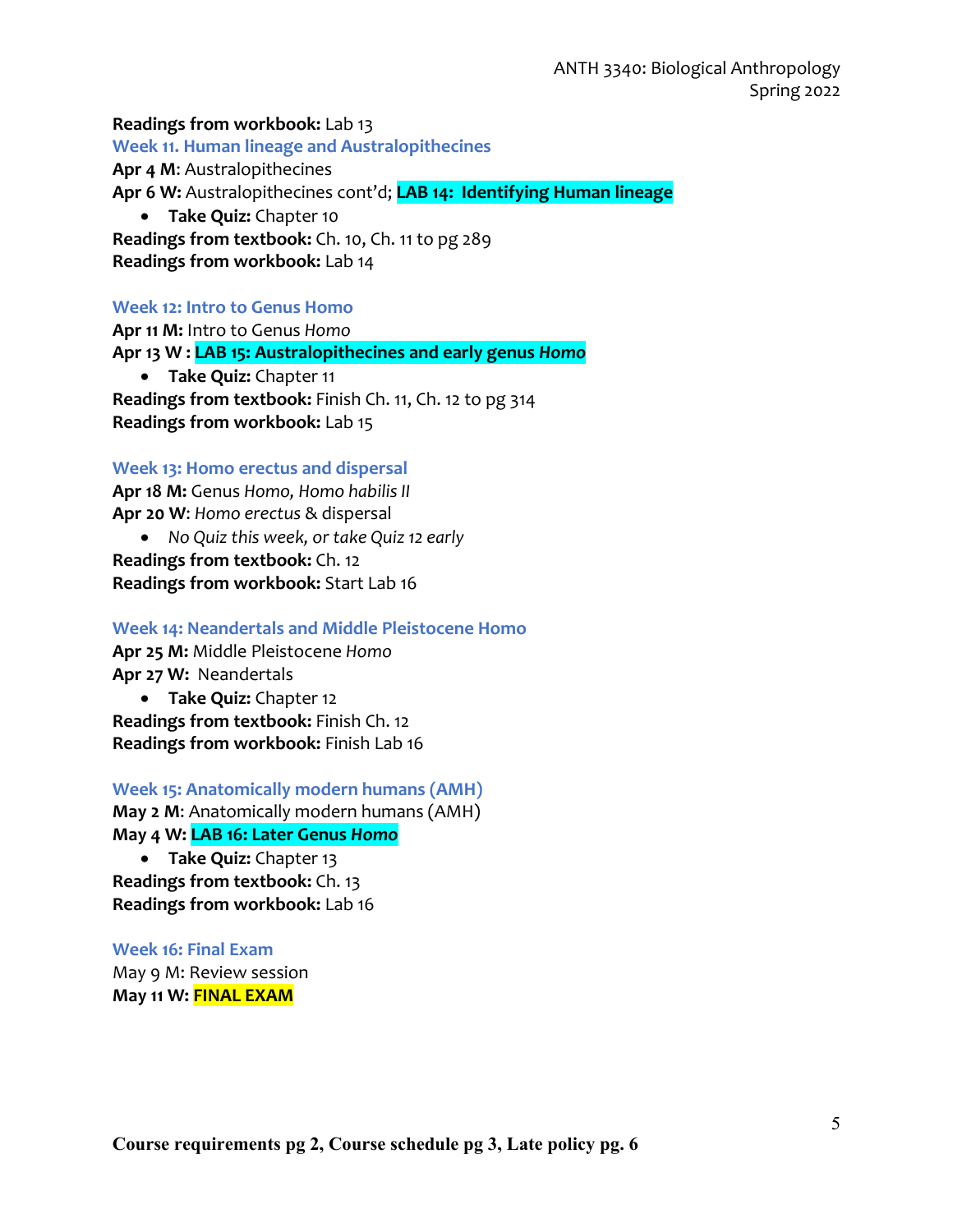# **COURSE PROCEDURES AND POLICIES**

#### **Modification of the Syllabus**

This syllabus may be revised in minor ways at the discretion of the instructor. The student is responsible for noting any changes in the syllabus. More than likely, a change in the syllabus will pertain to events in the Course Schedule. If so, a revised course schedule will be posted on CANVAS.

#### **Diversity in the Classroom**

Respect for cultural and human biological diversity are core concepts within the Social Sciences. In this course, each voice in the classroom has something of value to contribute to class discussion. Please respect the different experiences, beliefs and values expressed by your fellow students and instructor, and refrain from derogatory comments about other individuals, cultures, groups, or viewpoints. In this course we welcome individuals of all ages, backgrounds, citizenships, disabilities, education, ethnicities, family statuses, genders, gender identities, geographical locations, languages, military experience, political views, races, religions, sexual orientations, socioeconomic statuses, and work experiences.

**Attendance & Recording Lectures** Attendance is a requirement of this course to succeed. That said, I'm not taking attendance daily. This course is based heavily on lecture and I do not post my lecture notes online AT ALL either before or after each class. We also may briefly discuss readings during class, which is very helpful if you find them challenging. It's up to you to figure out what you missed if you did not attend class. A note on recording lectures: **I do not permit video recording of any part of my class.** You may record audio with my permission. I discourage the practice of taking photos of my slides. If you need me to slow down please raise your hand and I will do my best. You ALWAYS have the option of coming to office hours or seeing me after class to clarify your notes or go over slides for note taking purposes.

#### **Makeup exams:**

If you miss an exam, you can **request a makeup** within 1 week of the missed exam. The instructor will evaluate makeup requests for missed exams due to serious illness or another legitimate reason on a case-by-case basis. Simply making a request does not mean that you will be permitted to makeup the missed exam. For this class the makeup assignment for a missed exam is a 3-5 page paper assignment due within 2 weeks of the missed exam.

# **Late Work**

Quizzes (not exams) will be accepted late without penalty. Late in-class labs are not accepted, you must be present at the lab in order to receive lab credit. The instructor will evaluate makeup requests for missed labs due to serious illness or another legitimate reason on a case-by-case basis, within 1 week of the missed lab. Simply making a request does not mean that you will be permitted to makeup the missed lab. For this class the makeup assignment for a missed lab will be an assignment equivalent to the missed lab assignment selected by the instructor.